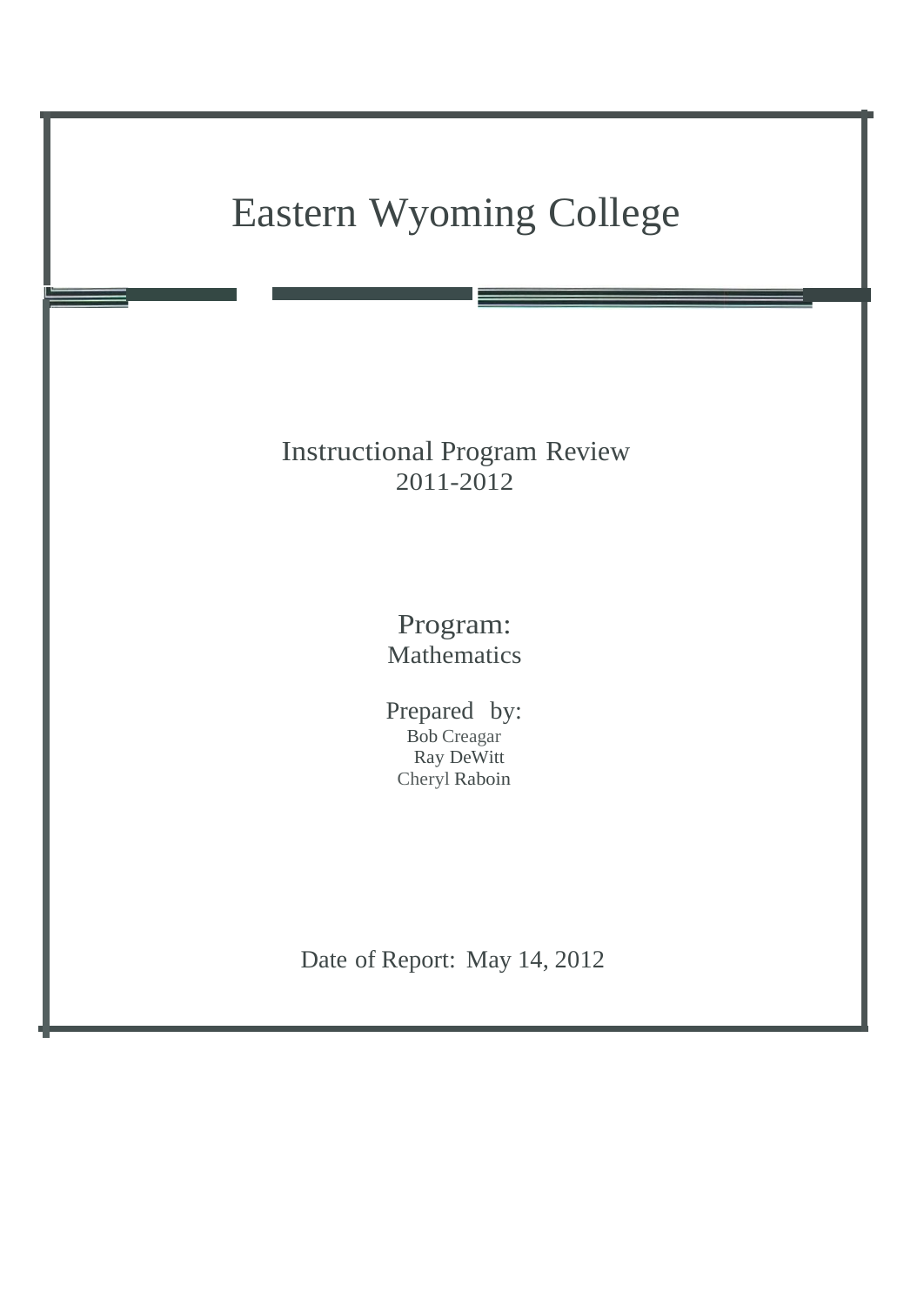# EASTERN WYOMING COLLEGE Instructional Program Review

Program Name: Mathematics

Part 1: Statistical Data from the past three years:

|                               | 2008-2009 | 2009-2010 | $2010 - 2011*$ | 5-Year  |
|-------------------------------|-----------|-----------|----------------|---------|
|                               |           |           |                | Average |
| Annualized FTE Enrollment     | 87.4      | 104.1     | 120.8          | 97.3    |
| <b>Annualized FTE Faculty</b> | 8.6       | 10.2      | 9.8            | 93      |
| #Students                     | 174.8     | 208.2     | 241.6          | 194.7   |
| #Graduated                    |           |           |                |         |

 $\overline{FTE}$  = Full-tune equivalent Notes:

Modes of Delivery:

 $\overline{X}$  online  $\overline{X}$  compressed video  $\overline{X}$  face-to-face

Advisory Committee Members and Title or Role:(if applicable) none

Community Partners or Internships: coordination with local high schools to sponsor and host the annual math contest

Revisions inCurriculum Since Last Review:

Math 860 has been moved to the GED/ABElevel and is coordinated by our Adult Basic Education Director.

Math for Elementary Education Majors has been changed to a 3 semester sequence: Math 1100, 1105, & 2120

# Part II Narrative Analysis

# Description of Community Need:

The Mathematics Department is a service-oriented department. The Department offers support for students seeking certificates, AAS, AA or AS degrees, and it also forms the basis for the Mathematics and Mathematics Education degrees. The Department has attempted to meet community needs by offering courses in the evenings and by distance learning as well assummer classes. In addition, when the need is shown, courses may be offered on an independent study basis to accommodate a student needing a certain course to graduate or whose schedule is not compatible with the published semester schedule. Further, the Department offers several courses on a concurrent enrollment basis so that high school students may better prepare themselves for college mathematics. Finally, the Department offers most of its courses in the outreach areas.

The goal of the Department is to provide students with the mathematical preparation necessary for successful transfer or career opportunities.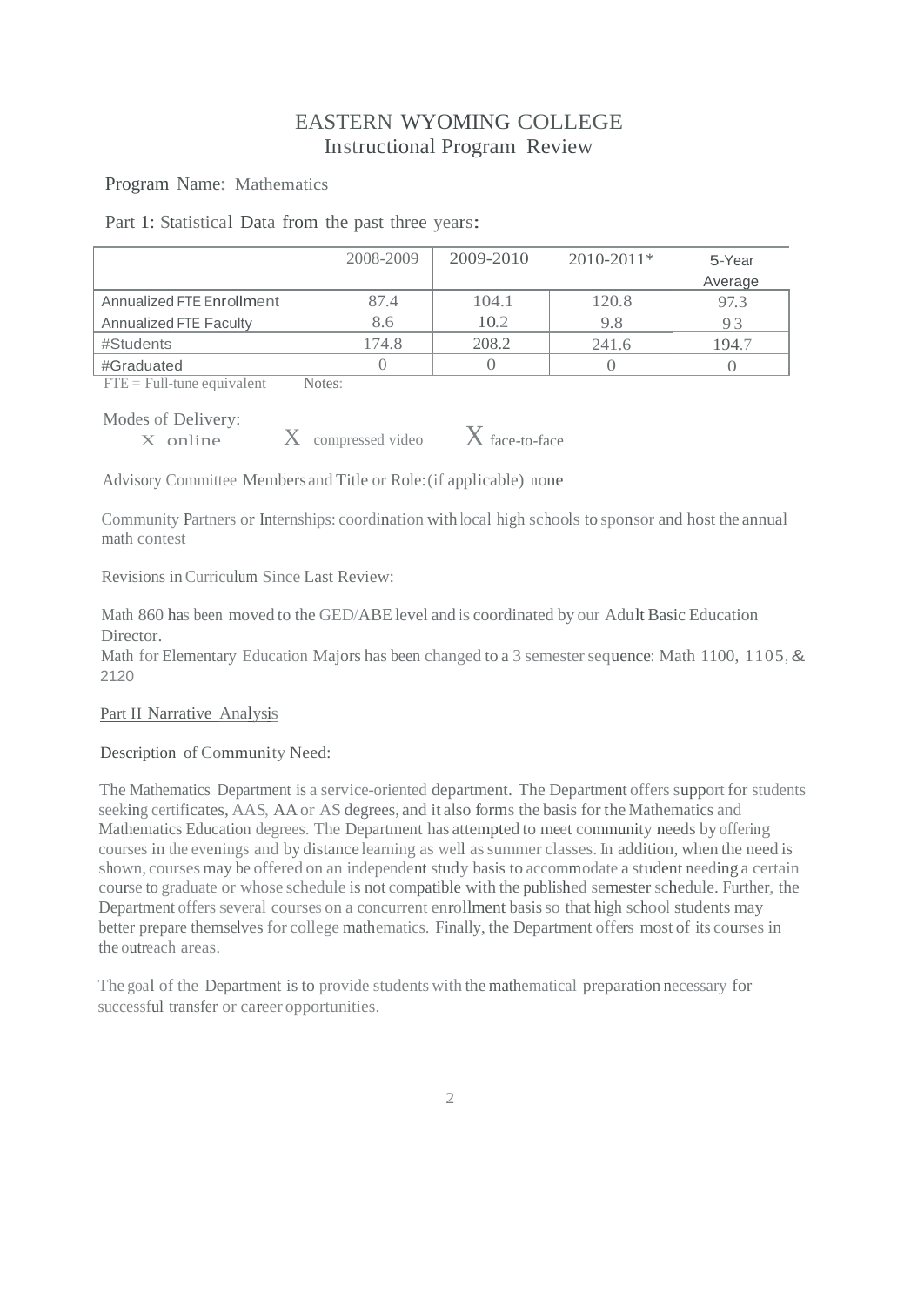Activities in Support of Student Recruitment and Retention (if applicable) Math Contest: tuition scholarship & book award Division Scholarships Advising Learning Skills Lab tutoring and faculty serving on advisory board

### Assessment of Student Learning: Analysis of Student Learning--What has been learned?

Over the past several years the Department has become more satisfied with the Capstone experience used to measure student learning. However, over the past three years there have been no graduates in either mathematics or mathematics education. As mentioned before, the math department provides the general education mathematics requirements to all programs at EWC. The FTE contribution by the math department has grown by 27.6 percent in the last three years.

The math faculty actively employ classroom Assessment Techniques and Course Assessments to improve the quality of student learning. This process each year leads to curriculum changes and improvements in instructional methodology. For instance, empty outlines have improved students' organizational skills.

### Strengths of the Program and Faculty:

The Department has qualified staff members who care about students and facilitate their success. All fulltime faculty have masters degrees and the adjunct and concurrent instructors also typically hold masters degrees or at least 18 graduate hours in the discipline areas.

The Department articulates each year with the University of Wyoming and the other Wyoming community colleges. Standardization of course curricula and discussions involving transferability are the topics of regular meetings with Chadron State College and other schools. For example, the ACT and COMPASS placement scores for math have been standardized within the last two years among Wyoming community colleges.

The math faculty works well as a team and provides a wide range of classes from developmental to advanced math courses. Many of these courses are required for other programs at Eastern Wyoming College.

#### Part III Recommendations

Faculty Recommendations:

### Continuous Improvement Plan--Strategic Action Plans Attached -

The Mathematics faculty recommends that we continue to work on professional development in the area of developmental mathematics. As the percentage of our students who are prepared for college level mathematics declines, the need for instructors who can relate and teach remedial mathematics increases. Professional development in the current pedagogy and needs of these students is great. We do note that some monies have been devoted to professional development and we urge those funds to increase, or at least maintain current levels. The Math Department is concerned that its faculty have the time and incentive to improve teaching, including program development, travel to seminars, advanced training regarding use of technology in its courses, and perhaps time to develop grants. As a result of the increased number of students in developmental math courses, it is necessary for math faculty to receive training in new methods of teaching these courses.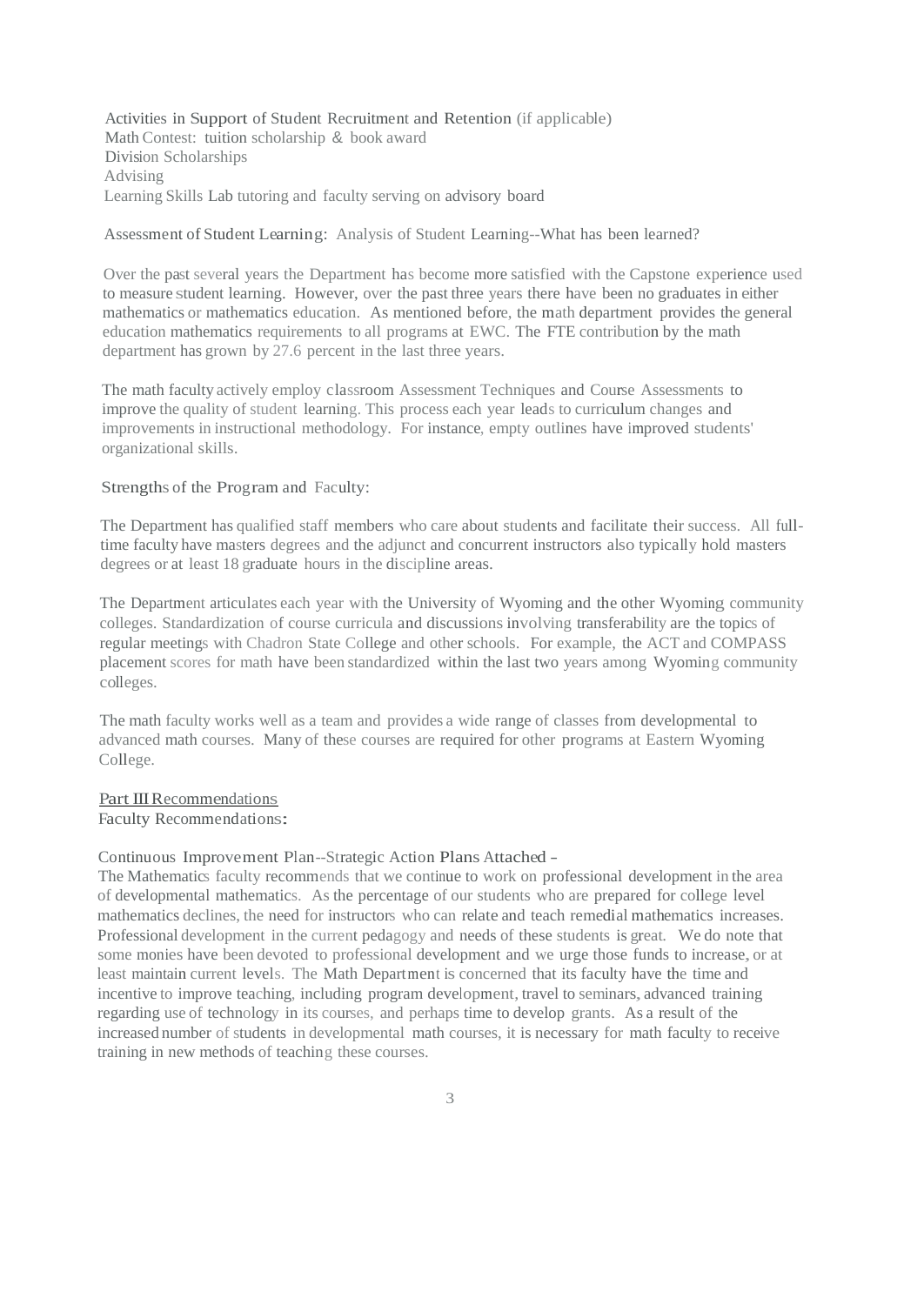The Department feels a need for an additional mathematics course to replace the COSC 1010 and COSC 1030 requirement in the catalog. We do not feel it is in the best interest of the college to tell students, "yes you can major in mathematics, but you need to take some of your classes fromother colleges." Research and discussion needs to take place about a course similar to the University of Wyoming's Math 2800, Mathematics Seminar, which will be in place instead of the COSC courses. Since our last program review we have added a significant number of online courses, including Elementary Algebra, Intermediate Algebra, Business Calculus and Trigonometry. The Math Department also needs to look regularly at its course offerings with regard to independent study, distance education (Internet and compressed video) and night course offerings to make them as successful for students as possible.

We need to continue to work on developing courses that meet the needs of all our students, both oncampus and those at a distance. It is our recommendation that there be a policy developed that would discourage students who are on-campustaking online courses. We believe that classroom discussions add to the richness of a course and therefore are important to the overall learning process. The best setting for most students, especially most math courses, is in a face-to-face classroom.

Eastern Wyoming College hasseen a decrease in college ready mathematics students.The student who arrives without adequate preparation creates difficulty in their attaining a degree in two years.

College ready students also face challenges at Eastern because they are often forced to take an independent study course as part of their degree because there are insufficient numbers to create face-toface classes.The Department would like to see more recruitment geared towards college-ready students. Having more of these students will help the institution in many ways. First, it will increase our graduation rate. Secondly, having more college-ready students will provide the opportunity for a deeper pool of candidates for the Learning Skills Lab tutoring program. Finally, we believe Eastern Wyoming College needs to work with high schools in the service area regarding concurrent enrollment and taking EWC courses on campus.

# Advisory Committee Recommendations: not applicable

# Division Chair Recommendations:

The Math Department continuesto provide a very solid Math curriculum for students at EWC.The curriculum is broad and diverse, offering developmental level through advanced courses. Following the retirement of a long time instructor in 2011, a new instructor was hired in March, 2012. My recommendations for the Department include:

- 1) Work closely with the new instructor to assist with his adjustment to teaching at EWC. It will be important to incorporate hisstrengths into the program offerings.
- 2) Continue to work on providing a strong Math curriculum that allows students the opportunity to be successful in college level courses. This should utilize the strengths and talents of the faculty to be successful at teaching the developmental level courses as well as the advanced courses. The department should pursue the necessary training to assist with teaching developmental Math classes, and Math for education majors.
- 3) Work with recruiters and marketing personnel to advertise Math as <sup>a</sup> major at EWC.
- 4) Continue efforts with area high schools and outreach sites to assure quality in both on-campus and concurrent Math courses.